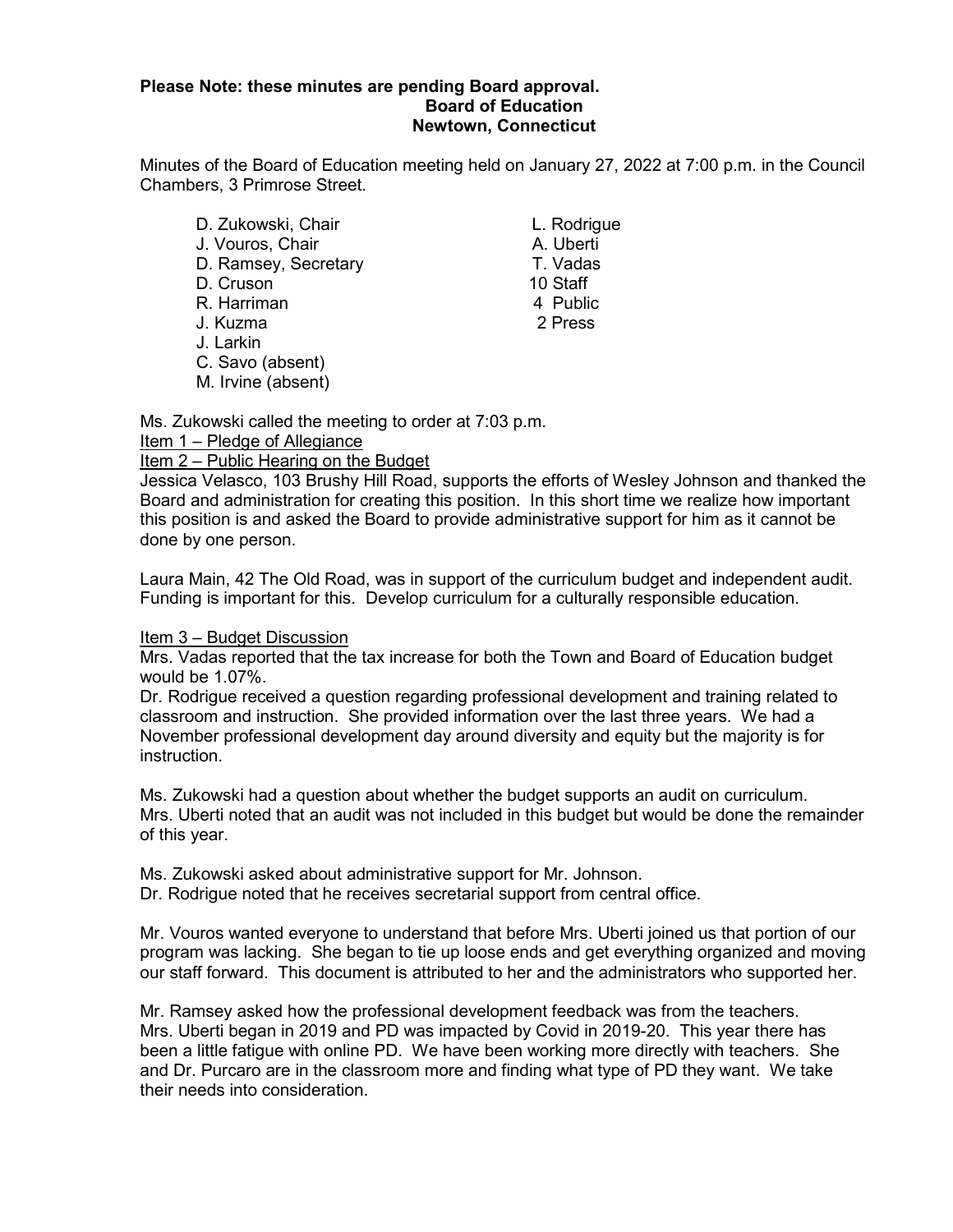Dr. Rodrigue noted that we often ask teachers to evaluate PD days and get their feedback which is very favorable.

Mrs. Harriman noticed a lot of PD around DEI and asked what Mr. Johnson's role will be in this training or are we bringing someone from the outside.

Mrs. Uberti said we are discussing that right now. It would be a combination of both. We are looking to have one on culturally responsible education. At the State level there is a network of DEI coordinators which he is connected to

Mrs. Larkin asked if there was PD for elementary teachers to look for learning disabilities. Mrs. Uberti said that would be for general education classroom teachers. We usually identify disability based on the assessments we give. We are also doing work on the SRBI process. A goal with EduClimber is to create ranges and referrals to special education in each school.

Mrs. Larkin said the teacher is the first line as they spend a lot of time with the students. She was not sure if any PD was available for elementary schools.

Mrs. Uberti said we won't see a lot for the elementary schools because they have been working on Bridges. We are looking for more coming from the State. Mrs. Larkin wants to make sure literacy stays in the forefront.

Dr. Rodrigue said that regular education teachers work with special education teachers so if something arises when looking at data that collaboration is critical.

Mrs. Larkin noted a custodian position was posted on line and asked how long it was open. Mr. Gerbert advertised for approximately two weeks. By union contract we offer it to our staff for five days and after that it goes external. The two week period includes those five days. We are one week into the posting for the middle school.

Mrs. Larkin asked that knowing we are moving students from Hawley to Sandy Hook and Reed, if it was a position we needed to fill.

Mr. Gerbert said for the moment we do because we have a number of months left in the school year and it is a valuable body to have. If a vacancy lasts for a while, work is picked up by other custodians in the school and is also covered with overtime and other man hours. We used a lot of overtime with Covid but there was a breaking point where people were released from their position or wanted to go back to their regular schedule.

Ms. Zukowski thanked the Dr. Rodrigue and the administrators and staff at the meeting and was impressed with the quality of this budget. We are adding 75 students to the elementary schools and 6 new certified staff members. There has been learning loss with the schools closed due to the pandemic. We added a .5 math interventionist at Hawley, Middle Gate and Head O'Meadow Schools which equals 1.5 positions. In the middle school, the schedule was adjusted to accommodate world language classes. We also discussed co-taught classes in the middle school and 2 special education teachers which were grant funded will now be in the budget. The high school lost 67 students and reduced 1.4 positions. Ms. Zukowski fully supports this budget. Last year just under \$500,000 was removed from the budget and moved to capital nonrecurring. That amount accounts for a certain gap between last year's and this year's budget comparison. It was capital for technology and our maintenance projects. They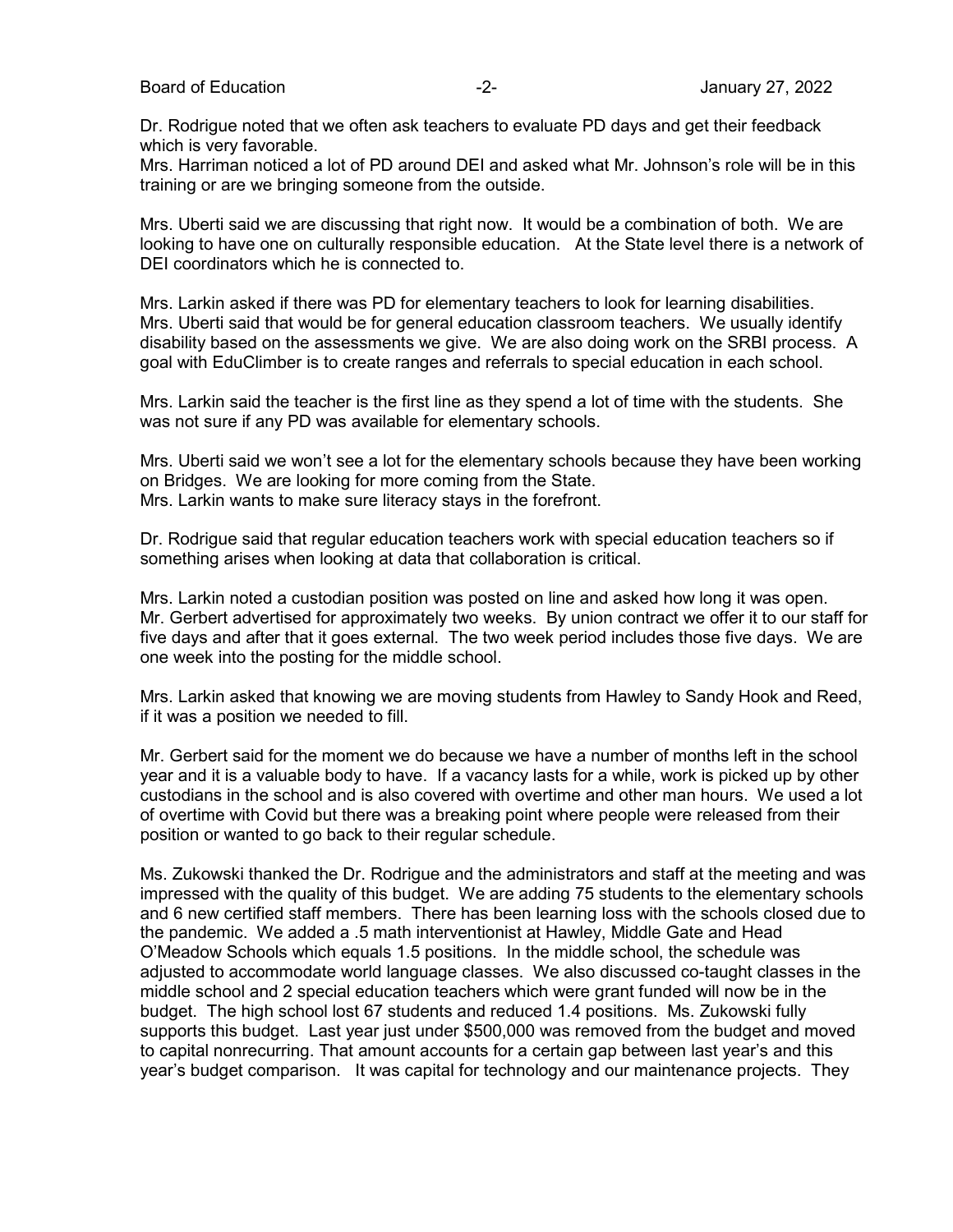are now represented in our budget and it's up to the Board of Finance and Legislative Council to decide if we continue to keep them there.

## Item 4 – Public Participation

MOTION: Mr. Cruson moved to adjourn. Mrs. Harriman seconded. Motion passes unanimously.

Ms. Zukowski thanked the Board of Education members, administrators and school personnel at the meeting, the administrators to her right, and to Ms. June for everything she does for the Board which is very much appreciated.

Item 5 - Adjournment The meeting adjourned at 7:40 p.m.

Respectfully submitted:

 $\frac{1}{2}$  , and the set of the set of the set of the set of the set of the set of the set of the set of the set of the set of the set of the set of the set of the set of the set of the set of the set of the set of the set Donald Ramsey **Secretary**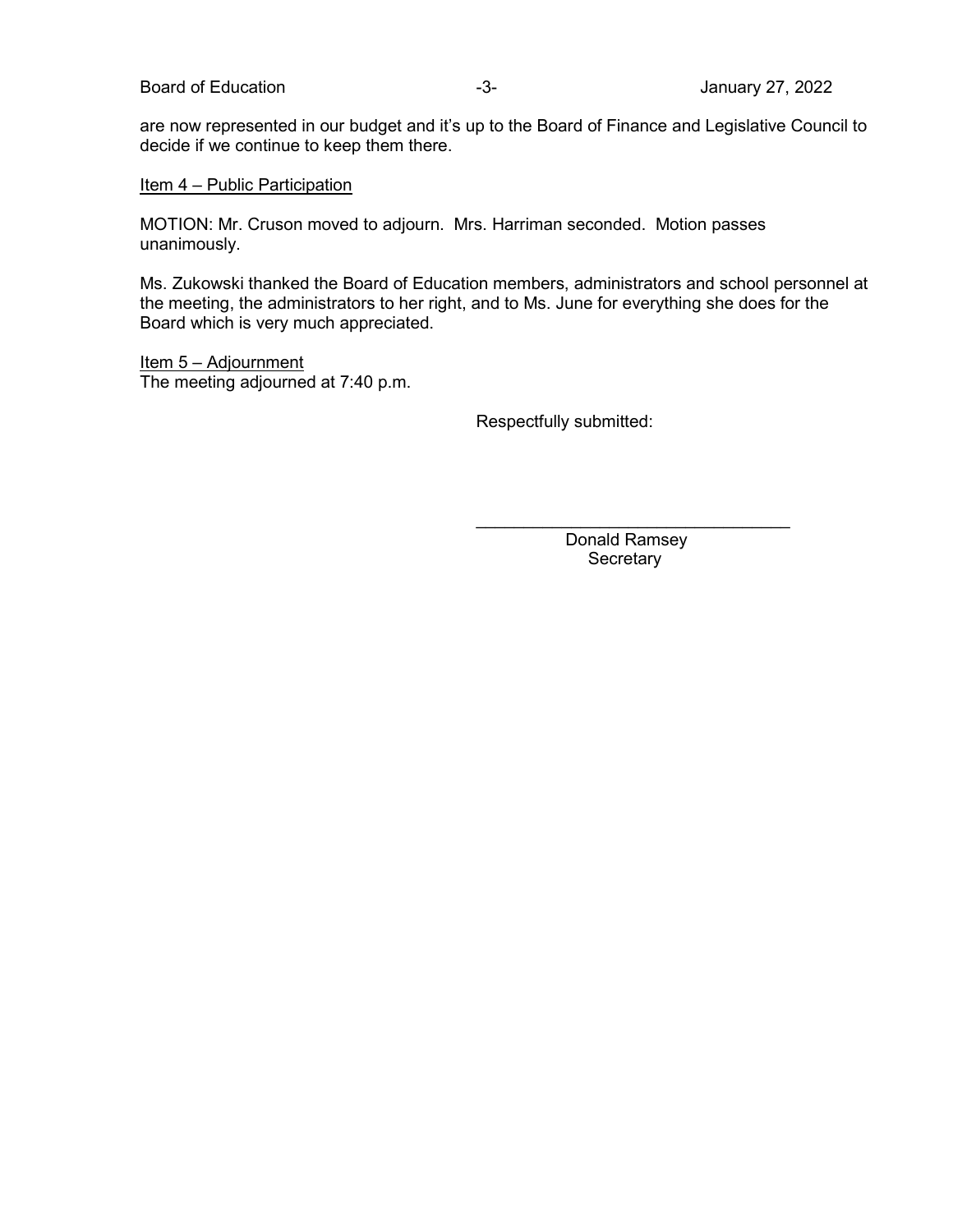| <b>LOCATION</b>        | <b>Description</b>                                                                             | Bdgt 2020/21 |
|------------------------|------------------------------------------------------------------------------------------------|--------------|
| <b>HAWLEY</b>          | Various professional development                                                               | 3,000.00     |
| <b>SANDY HOOK</b>      | NEASP, Responsive classroom, CT Reading Conference                                             | 6,500.00     |
| MIDDLE GATE            | various Prof Dev Workshop                                                                      | 3,900.00     |
| <b>HEAD OMEADOW</b>    | Inservice and outside workshops for certified staff.                                           | 2,000.00     |
| REED SCHOOL            | Various Workshop rfor Principal & Assistant Principal, CECA                                    | 13,614.00    |
| MIDDLE SCHOOL          | Various Workshop & Prof Dev+CAEA, NAEA, CECA, CMEA, State Conf, NGSS/NSTA                      | 11,956.00    |
| <b>HIGH SCHOOL</b>     | Project Lead the Way Participation Fee-Engineering                                             | 3,000.00     |
| HIGH SCHOOL            | PLTW Participation Fee for BioMedical Course                                                   | 2,000.00     |
| <b>HIGH SCHOOL</b>     | AP Training- English Department & Tech                                                         | 1,250.00     |
| <b>HIGH SCHOOL</b>     | <b>Guest Speaker- Testing Day</b>                                                              | 2,500.00     |
| <b>HIGH SCHOOL</b>     | Library Staff Training- Professional Development- ED Skills Institute and CECA/CASL Conference | 500.00       |
| HIGH SCHOOL            | Math Department- NCTM Conferences-TAFT                                                         | 1,900.00     |
| <b>HIGH SCHOOL</b>     | World Language Workshops -COLT-NECTFL- AATI Conference                                         | 760.00       |
| <b>HIGH SCHOOL</b>     | <b>CCSS/NCSS Annual Conference Fee</b>                                                         | 1,000.00     |
| <b>HIGH SCHOOL</b>     | PE - Lifeguard Training/CPR/First Aid, SHAPE and CTAHPERD & confr                              | 1,025.00     |
| HIGH SCHOOL            | English- Bard Workshop                                                                         | 3,120.00     |
| <b>HIGH SCHOOL</b>     | PLTW and NGSS Training                                                                         | 4,000.00     |
| <b>HIGH SCHOOL</b>     | ETA Conference -National Theater Conference                                                    | 1,800.00     |
| <b>HIGH SCHOOL</b>     | AP Workshop Training-Social Studies                                                            | 1,000.00     |
| <b>HIGH SCHOOL</b>     | <b>CMEA Conference Registration fee</b>                                                        | 950.00       |
| <b>HIGH SCHOOL</b>     | POWERSCHOOL Registration Workshops                                                             | 2,500.00     |
| <b>HIGH SCHOOL</b>     | Carreer and Community Services Facilitators                                                    | 1,500.00     |
| <b>HIGH SCHOOL</b>     | Summer Reading Program & Guidance                                                              | 3,500.00     |
| SPECIAL ED             | WILSON TRAINING ORTEN WORKSHOPS                                                                | 25,000.00    |
| <b>ASSISTANT SUPER</b> | <b>TEAM Mentor Training</b>                                                                    | 2,000.00     |
| <b>ASSISTANT SUPER</b> | Attendance at Reg/Nat Conferences                                                              | 10,600.00    |
| <b>ASSISTANT SUPER</b> | PD Day Fees for Trainers/Speakers                                                              | 5,800.00     |
| <b>ASSISTANT SUPER</b> | <b>Staff Professional Development</b>                                                          | 35,000.00    |
| SUPERINTENDENT         | CABE, CAPS, ANNUAL ADMIN WORKSHOP                                                              | 2,600.00     |
| SUPERINTENDENT         | RE-CENTER; RACIAL EQUITY                                                                       | 9,602.62     |
| <b>SUPERINTENDENT</b>  | RE-CENTER; RACIAL EQUITY                                                                       | 4,801.32     |
| SUPERINTENDENT         | DR. DERICK GAY - PROFESSIONAL DEVELOPMENT                                                      | 8,000.00     |
| <b>TOTAL</b>           |                                                                                                | 176,678.94   |

| <b>LOCATION</b>             | <b>Description</b>                                                          | Bdgt 2021-22 |
|-----------------------------|-----------------------------------------------------------------------------|--------------|
| <b>HAWLEY</b>               | CT Reading Conf, other conf and Materials                                   | 3,000.00     |
| <b>ISANDY HOOK</b>          | TEACHER WORKSHOPS, CT READING CONF, RESP, NEASP                             | 7,000.00     |
| <b>I</b> MIDDLE GATE        | PROF DEV BOOKS, READING STRATEGIES, WRITER WORKSHOP                         | 3,900.00     |
| <b>I</b> HEAD OMEADOW       | IN-SERVICE/OUTSIDE ONLINE WORKSHOPS FOR CERT. STAFF                         | 2,500.00     |
| <b>REED SCHOOL</b>          | WORKSHOPS, CONFERENCES, PROFESSIONAL DEVELOPMENT                            | 13,050.00    |
| <b>MIDDLE SCHOOL</b>        | Confrences (CAEA, CECA, CMEA, CT AHPERD, NCSS)                              | 11,498.00    |
| I HIGH SCHOOL               | LIFEGUARD/CPR CERT, BARD, COLT, AP, CECA/CAS, PTLW/NGSS TRAINING, CCSS/NCSS | 31,450.00    |
| HIGH SCHOOL                 | DIVERSITY AND EQUITY TRAINING                                               | 3,000.00     |
| l SPECIAL ED                | WILSON TRAINING , ORTEN WORKSHOPS                                           | 25,000.00    |
| ASST. SUPERINTENDENT        | TEAM HUB FOR NEW TEACHERS                                                   | 7,500.00     |
| ASST. SUPERINTENDENT        | NHS NGSS SCIENCE LESSON STUDY                                               | 8,000.00     |
| <b>ASST. SUPERINTENDENT</b> | REGISTRATION READING/MATH REGIONAL CONFERENCES                              | 4,800.00     |
| <b>ASST. SUPERINTENDENT</b> | TRAINING ELL COORDINATOR                                                    | 3,000.00     |
| <b>ASST. SUPERINTENDENT</b> | CONVOCATION/ELECTION DAY PRESENTERS/SPEAKERS                                | 8,500.00     |
| SUPERINTENDENT              | CABE, CAPS, ANNUAL ADMIN WORKSHOP                                           | 3,000.00     |
| <b>TOTAL</b>                |                                                                             |              |